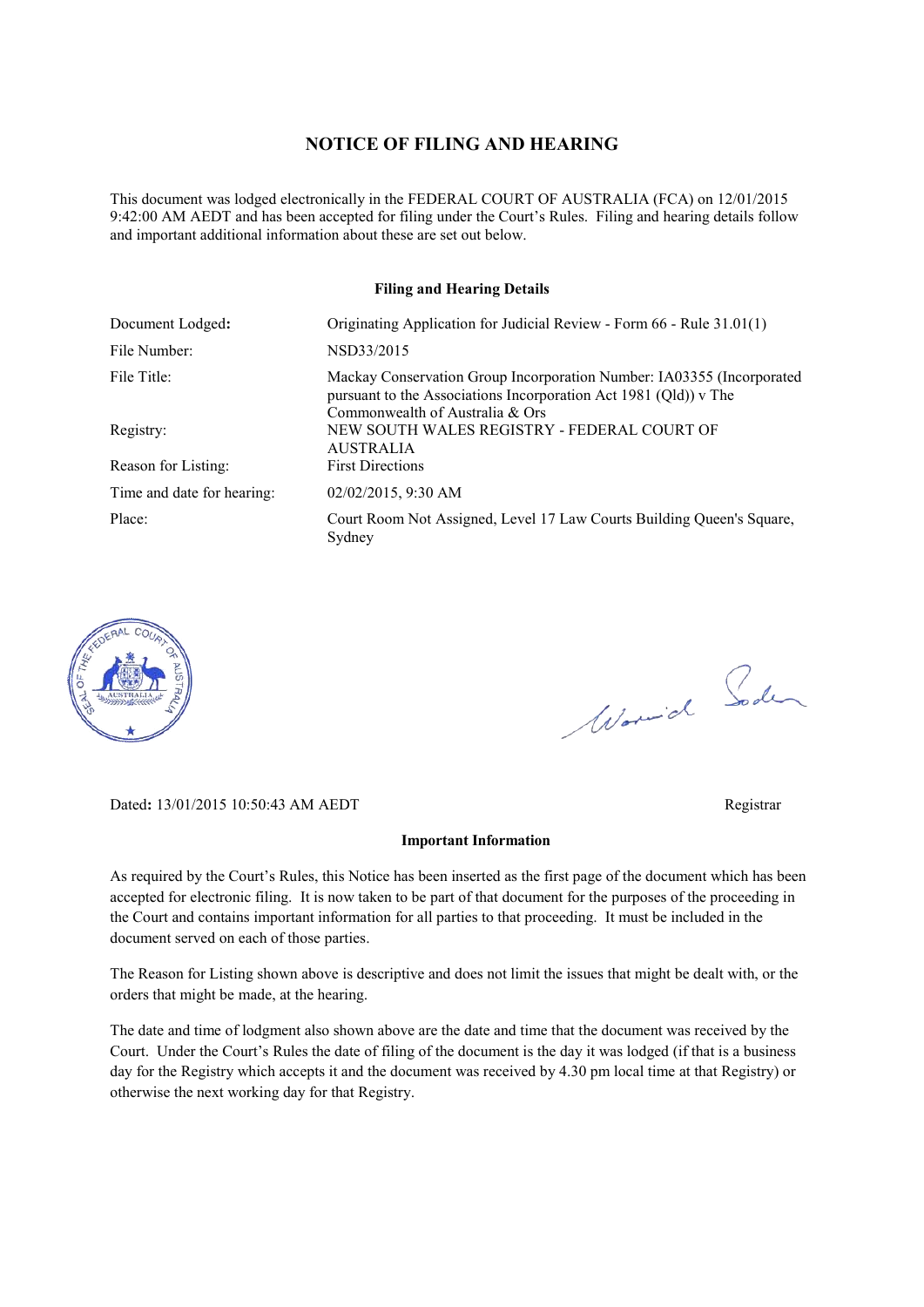

# **Originating application for judicial review**



No.

Federal Court of Australia District Registry: New South Wales Division: General Division

### **Mackay Conservation Group Incorporation Number: IA03355 (Incorporated pursuant to the** *Associations Incorporation Act 1981* **(Qld))**

Applicant **The Commonwealth of Australia** First Respondent **Minister for the Environment** Second Respondent **Adani Mining Pty Ltd ABN 27 145 455 205**

Third Respondent

## To the Respondents

The Applicant applies for the relief set out in this application.

The Court will hear this application, or make orders for the conduct of the proceeding, at the time and place stated below. If you or your lawyer do not attend, then the Court may make orders in your absence.

You must file a notice of address for service (Form 10) in the Registry before attending Court or taking any other steps in the proceeding.

| Time and date for hearing: |  |
|----------------------------|--|
|----------------------------|--|

**Place**:

The Court ordered that the time for serving this application be abridged to

Date:

Signed by an officer acting with the authority of the District Registrar

Filed on behalf of (name & role of party) Mackay Conservation Group Inc (Applicant) Prepared by (name of person/lawyer) Sarah Roebuck Law firm (if applicable) Environmental Defenders Office (NSW) Inc Tel (02) 9262 6989 **Fax** (02) 9264 2414 Email [sarah.roebuck@edonsw.org.au](mailto:Sue.higginson@edonsw.org.au) **Address for service** Level 5, 263 Clarence St, SYDNEY NSW 2000

. [Form approved 01/08/2011]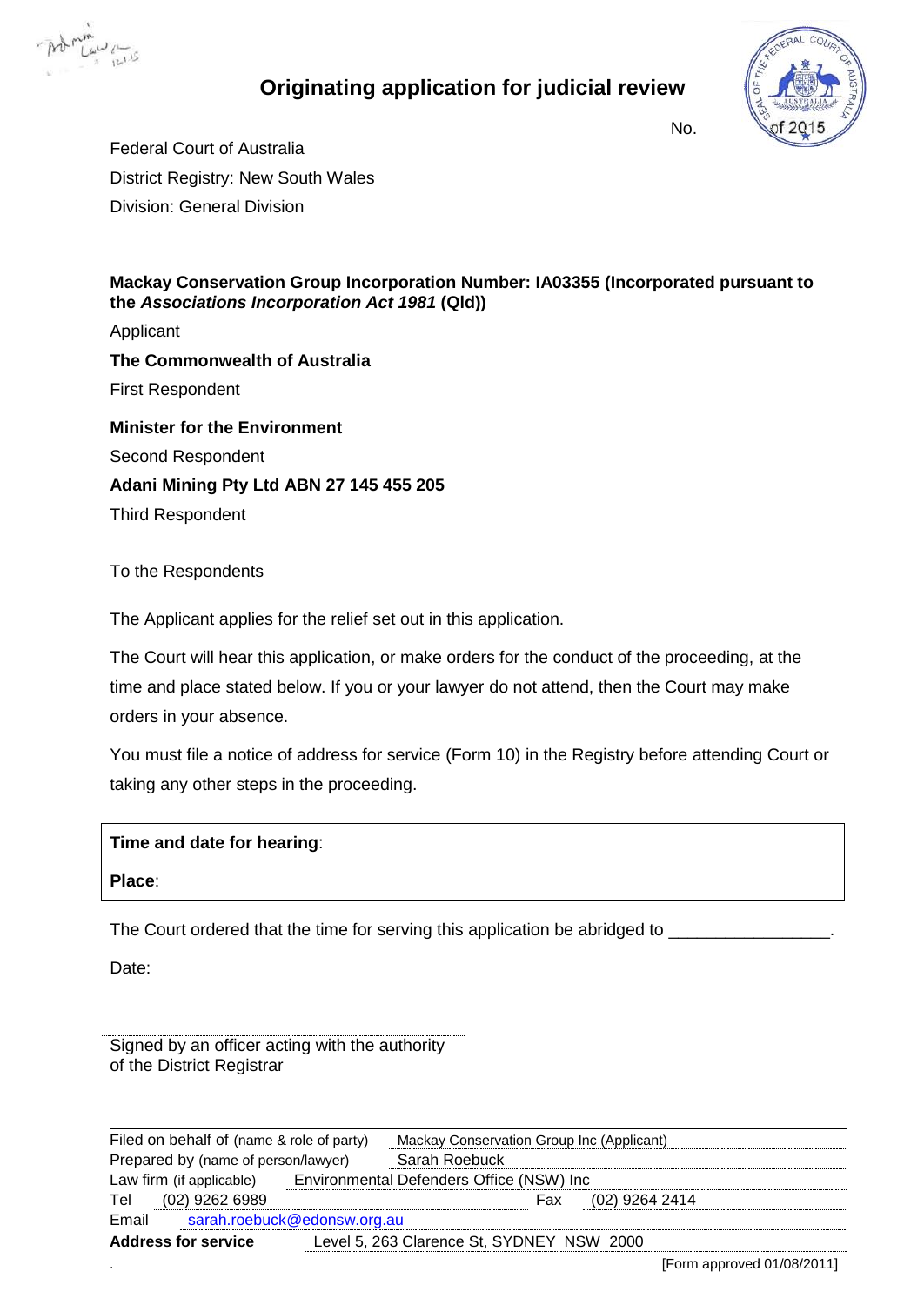The Applicant applies to the Court under section 5(1) of the *Administrative Decision* (Sulf *Review) Act 1977* (Cth) (**ADJR Act**) and/or and section 39B(1A) of the *Judiciary Act 1903* (Cth) for an order of review of the purported decision of the Second Respondent (the **Minister**) made on 24 July 2014 (the **Decision**) pursuant to sections 130(1) and 133 of the *Environment Protection and Biodiversity Conservation Act 1999* (Cth) (**EPBC Act**) to approve a proposed action to develop an open cut and underground coal mine, 189 km rail link and associated infrastructure approximately 160 km north west of Clermont in central Queensland (the **Project**) (being a "controlled action" within the meaning of section 67 of the EPBC Act), subject to certain conditions imposed pursuant to section 134 of the EPBC Act (the **Conditions**).

# **Details of claim**

The Applicant is taken to be a person aggrieved by the whole of the Decision by section 487(3) of the EPBC Act because:

- 1. The Applicant is incorporated in, or otherwise established in, Australia;
- 2. In the two years immediately before the Decision was made, the Applicant had engaged in a series of activities in Australia for protection or conservation of, or research into, the environment, and it still does today;
- 3. At the time of the Decision, the objects or purposes of the organisation or association included protection or conservation of, or research into, the environment; and
- 4. The Applicant is aggrieved by the Decision because it is wrong in that it was unlawfully made.

# **Grounds of application**

- 1. The Decision involved an improper exercise of power (within the meaning of sections 5(1)(e) and 5(2)(b) of the ADJR Act) conferred by sections 130(1), 133 and 134 of the EPBC Act or, alternatively, the Minister fell into jurisdictional error, because he failed to take into account mandatory relevant considerations in the making of his decision that were required to be taken into account by sections 136 and 527E of the EPBC Act, namely:
	- a. Matters relevant to the following matters protected by a provision of Part 3 of the EPBC Act, being the impact of the Project on:
		- i. the world heritage values of the Great Barrier Reef World Heritage Area (**GBHRWA**) (being a declared World Heritage property);
		- ii. the National Heritage values of the Great Barrier Reef National Heritage Place (being a National Heritage place); and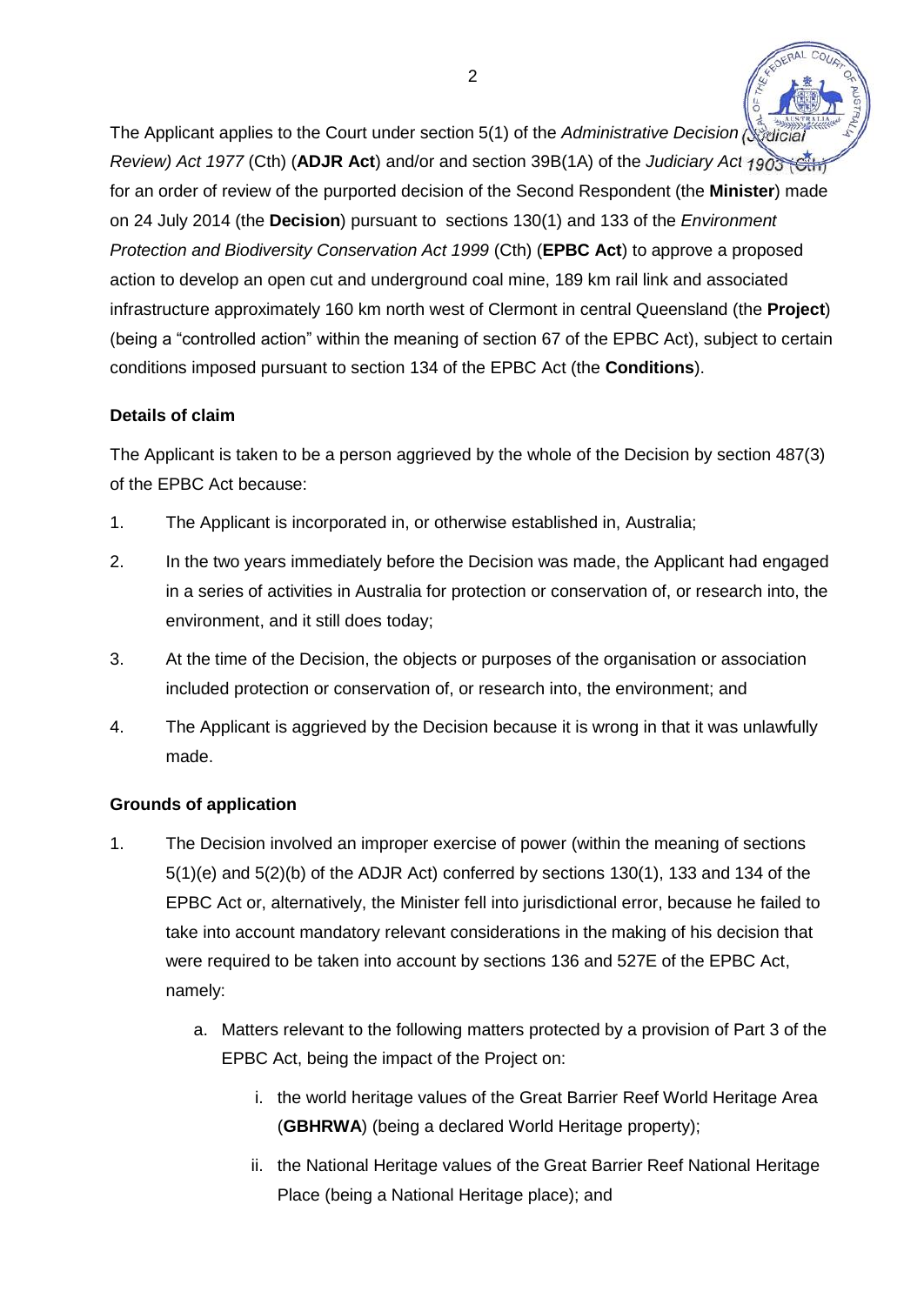

iii. the environment in the Great Barrier Reef Marine Park.

in that, in making the Decision, the Minister was obliged to consider and he failed to consider or take into account the emission of greenhouse gases contributing to climate change from the burning of the coal that was to be mined from the Project;

b. The Minister was obliged to consider and he failed to consider "*economic and social matters*" as was provided for in section 136(1)(b) of the EPBC Act in that he failed to consider or take into account the emission of greenhouse gases contributing to climate change from the burning of the coal that was to be mined from the Project;

# (together, "**Relevant Considerations**").

- c. The Minister was obliged to consider and he failed to consider factors to be taken into account when considering the matters in section 136(1), being:
	- i. the principles of ecologically sustainable development as required by section 136(2)(a) in that he failed to consider or take into account the emission of greenhouse gases contributing to climate change from the burning of the coal that was to be mined from the Project;
	- ii. information he had on the relevant impacts of the action within the meaning of sections 136(2)(e) and 527E of the EPBC Act in that he failed to consider or take into account the submissions concerning climate change that were before him and, in particular, the Applicant's submission concerning the emission of greenhouse gases contributing to climate change from the burning of the coal that was to be mined from the Project;

(together, the "**Relevant Factors**").

- 2. The Decision is thereby invalid.
- 3. Alternatively, the Minister failed to give proper, genuine and realistic consideration to the matters he was obliged to consider, namely, the Relevant Considerations and the Relevant Factors, and the Decision is thereby invalid.
- 4. The Decision involved an error of law, within the meaning of section 5(1)(f) of the ADJR Act and/or a jurisdictional error in that the Minister failed to lawfully or properly construe the nature of the Project's "*impact*", as that word is defined in section 527E of the EPBC Act. The Minister was required to consider and apply this when exercising his power to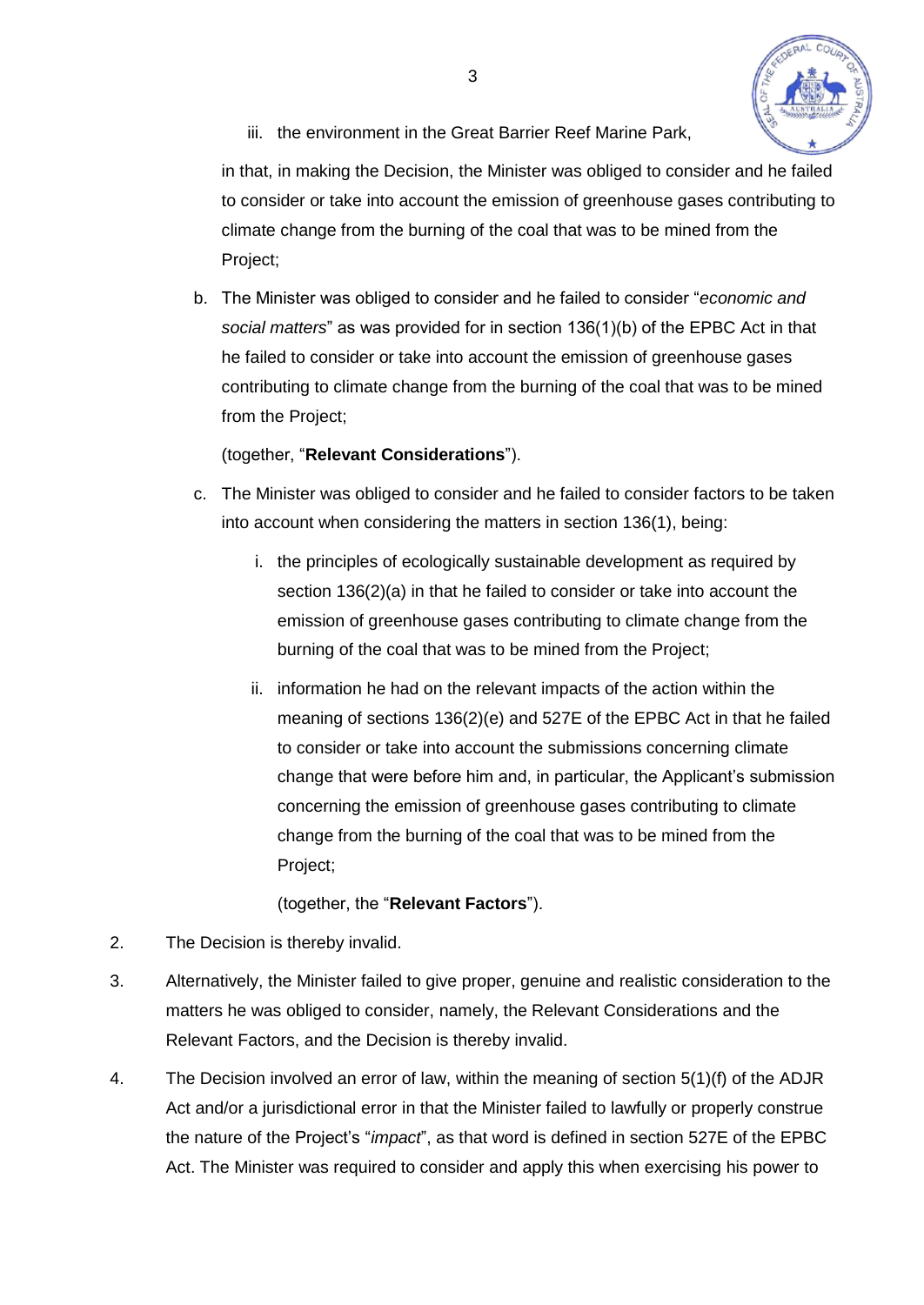

approve the Project pursuant to sections 130(1) and 133. The First Respondent wrong construed the EPBC Act as only requiring him to consider matters concerning:

- a. the direct greenhouse gas emissions of the Project itself; and
- b. the direct greenhouse gas emissions resulting from energy required to undertake the Project;

and as not requiring him to consider the emission of greenhouse gases contributing to climate change from the burning of the coal mined from the Project. The Minister accordingly, failed to consider these emissions in making his Decision.

5. Accordingly, the Decision is invalid.

## **Orders sought**

- 1. An order or writ quashing or setting aside the Decision.
- 2. Alternatively, a declaration to effect that the Decision is void and of no effect and/or was made unlawfully.
- 3. If necessary, a writ or order in the nature of prohibition and/or an injunction prohibiting or restraining the Third Respondent from undertaking the Controlled Action or otherwise doing any act or thing pursuant to the Decision until the final determination of these proceedings.
- 4. Costs.
- 5. Such further or other orders as this Court thinks just.

# **Applicant's address**

The Applicant's address for service is:

Place: Sarah Roebuck, Environmental Defender's Office (NSW) Inc, Level 5, 263 Clarence Street, Sydney NSW 2000

Email: sarah.roebuck@edonsw.org.au

The Applicant's address is Environment Centre, 156 Wood St, Mackay QLD 4740.